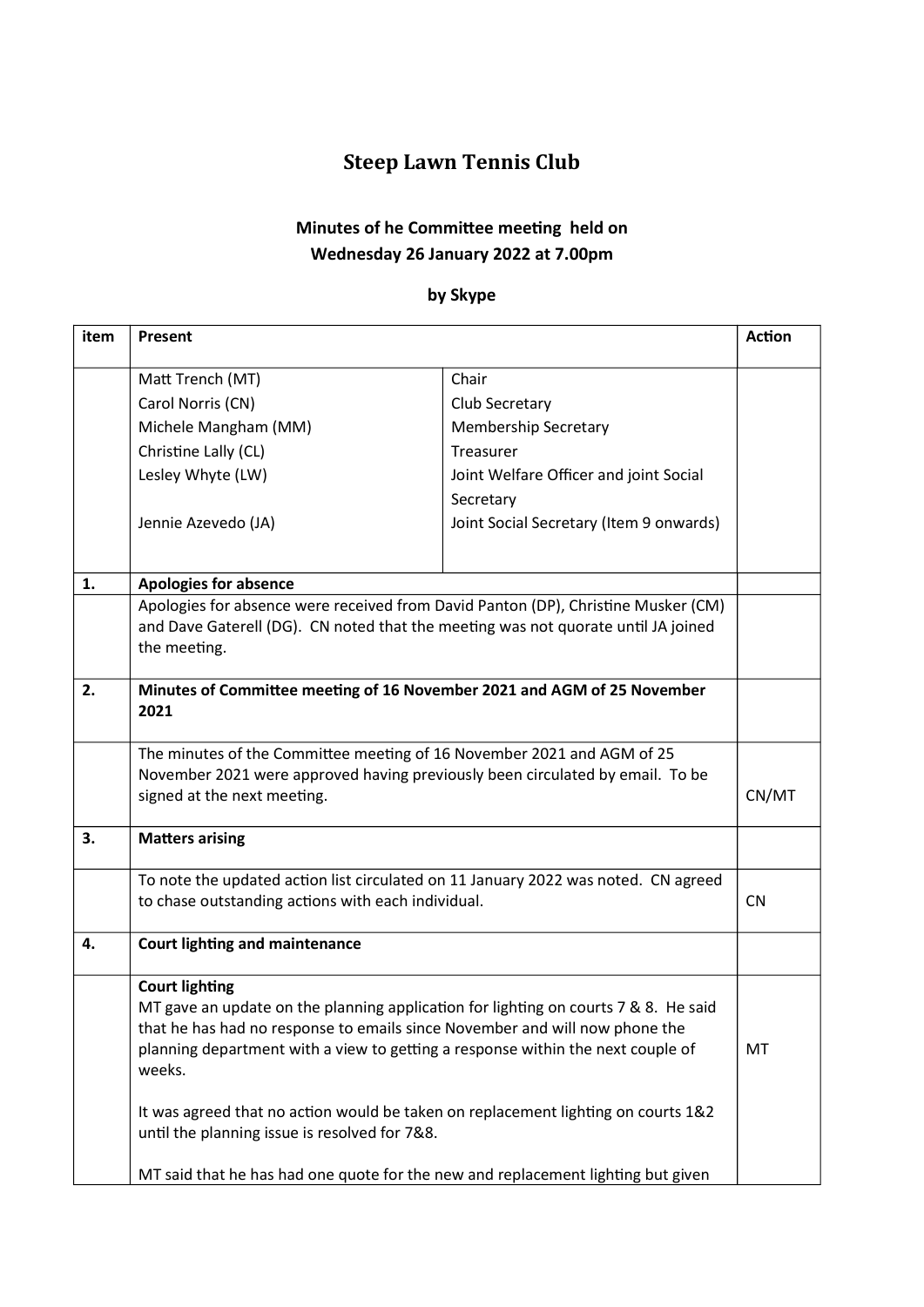|    | the sums involved would like to get at least two other comparative quotes. MT to<br>speak to DP to see if he has received a formal quote. (Post meeting CN forwarded<br>DP's email of 25 <sup>th</sup> October 2021 to MT.)                                                                                                                             |              |  |
|----|---------------------------------------------------------------------------------------------------------------------------------------------------------------------------------------------------------------------------------------------------------------------------------------------------------------------------------------------------------|--------------|--|
|    | <b>Path lighting</b><br>It was noted that the path lights are not working at trhe moment. MT said that this<br>might be due to a failed sensor or fuse. MT agreed to get his electrician to look at<br>this in the next two weeks and liaise with DP.                                                                                                   | MT           |  |
|    | Flaunching between courts 2 and 3<br>It was noted that the repair done by the groundsman appears to be holding up well<br>and agreed that no further action is needed at the moment.                                                                                                                                                                    |              |  |
|    | Sinkhole by court 7<br>MT agreed to get his team to look at this within the next week.                                                                                                                                                                                                                                                                  | <b>MT</b>    |  |
|    | Leaves on courts<br>DP to ask the groundsman to use the leaf blower to clear the courts.                                                                                                                                                                                                                                                                | <b>DP</b>    |  |
|    | Groundsman's rate<br>CL put forward a request that the club increases the groundsman's rate of pay to £20<br>per hour. CL confirmed that this is comparable to the rate paid to Charles TS and<br>included petrol and supply of equipment. All agreed that the grounds are being well<br>cared for and agreed to the increase.                          |              |  |
| 5. | Membership renewal                                                                                                                                                                                                                                                                                                                                      |              |  |
|    | MM confirmed that she will send renewal letter at least two weeks in advance of the<br>renewal date of $1st$ April. It was agreed to give a two week period of grace until 15 <sup>th</sup><br>April. Any renewal payments received after this date will be considered late.                                                                            | MM           |  |
| 6. | <b>EGM</b>                                                                                                                                                                                                                                                                                                                                              |              |  |
|    | Arrangements for the EGM which was announced at the AGM were discussed.                                                                                                                                                                                                                                                                                 |              |  |
|    | CN said that there are a number of inconsistencies in the Club's Constitution which it<br>would be useful to address in addition to the voting arrangements. It was agreed to<br>form a sub committee to review the Constitution and identify all changes which the<br>Committee wish to put forward. CN, CL and MM agreed to sit on the sub committee. | CN/CL/<br>MM |  |
|    | It was also agreed that, given the current situation, there was no point in holding<br>the EGM until the summer.                                                                                                                                                                                                                                        |              |  |
| 7. | <b>Additional co-opted Committee Members</b>                                                                                                                                                                                                                                                                                                            |              |  |
|    | There was a discussion about the remit of the proposed two additional Committee<br>Members; whether to allocate specific roles or simply to appoint two more Members<br>to serve on the Committee.                                                                                                                                                      |              |  |
|    | CN said that in either case it would be useful to encourage Members who had never<br>served before to apply, particularly younger and newer members, to gain experience                                                                                                                                                                                 |              |  |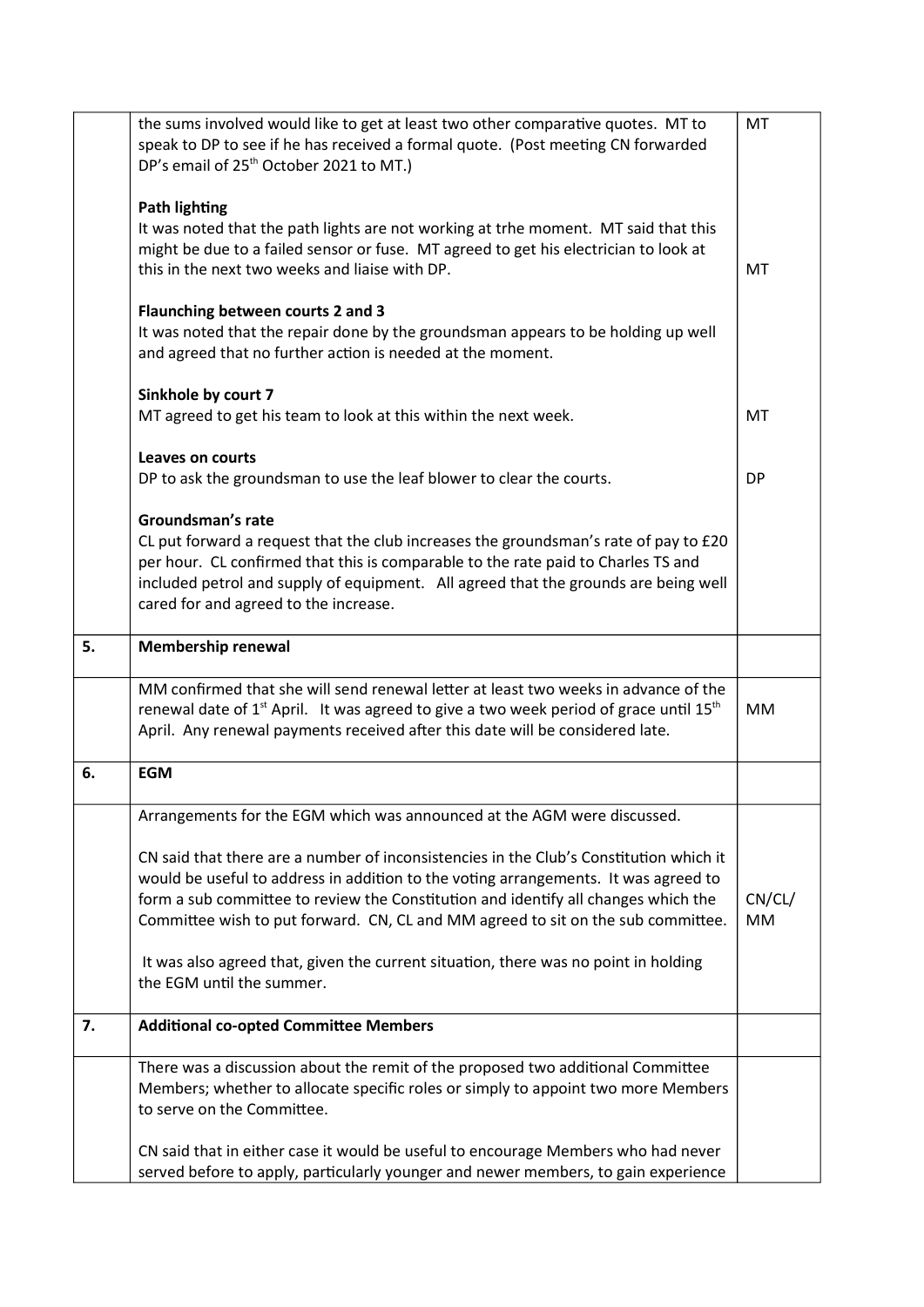|     | of how the Committee works and what it does.                                                                                                                                                                                                                                                               |  |  |
|-----|------------------------------------------------------------------------------------------------------------------------------------------------------------------------------------------------------------------------------------------------------------------------------------------------------------|--|--|
|     | It was agreed that specific roles would be preferable and all Committee members are<br>to suggest roles for consideration at the next meeting.                                                                                                                                                             |  |  |
| 8.  | Website and social media                                                                                                                                                                                                                                                                                   |  |  |
|     | Website<br>MM reported that she spoke to Graham Heath several months ago and as a result<br>her access has now been upgraded to allow administration of the website. MM said<br>that she is happy to continue to update.                                                                                   |  |  |
|     | However it was recognised that we are not making full use of the website and that<br>the Club would benefit from a dedicated website officer who would be able to<br>maintain it on a regular basis, taking down out of date items and posting new ones.                                                   |  |  |
|     | MT confirmed that his daughter (Maddy) has volunteered to take this on and that he<br>is happy to assist her. The offer of help was welcomed by the Committee. MT and<br>MM to liaise on getting access for MT and Maddy.                                                                                  |  |  |
|     | It was agreed that any changes to the website will only come via the Committee,<br>who will happily consider any suggestions from Maddy.                                                                                                                                                                   |  |  |
|     | Social media<br>CN reported that she hadn't had much interraction with MH on the social media<br>accounts. MT agreed to contact MH to discuss how we could get more items on the<br>sites and wider coverage.<br>It was noted that the agreed that the Committee members should remember to                |  |  |
|     | feed any items through to MH.                                                                                                                                                                                                                                                                              |  |  |
| 9.  | <b>Membership survey</b>                                                                                                                                                                                                                                                                                   |  |  |
|     | With reference to the announcement at the AGM that a membership survey would<br>be held in 2022, it was agreed that all Committee members would put forward<br>suggestions for questions ahead of the next meeting.                                                                                        |  |  |
| 10. | Social events for 2022                                                                                                                                                                                                                                                                                     |  |  |
|     | The programme of events for 2022 was considered and the following events were<br>agreed:                                                                                                                                                                                                                   |  |  |
|     | A Curry night at the Spice Lounge on Tuesday 29 <sup>th</sup> March. LW to organise.<br>An old fashioned tennis afternoon with wooden rackets and tennis whites to<br>be held at the Saturday mix in on on 25 <sup>th</sup> June with a strawberry cream tea<br>and G&T (a donations tin will be put out). |  |  |
|     |                                                                                                                                                                                                                                                                                                            |  |  |
|     | A pizza evening on Thursday 15 <sup>th</sup> September                                                                                                                                                                                                                                                     |  |  |
|     | Club teas will start again on 30 <sup>th</sup> April though to 27 <sup>th</sup> August. LW and JA will                                                                                                                                                                                                     |  |  |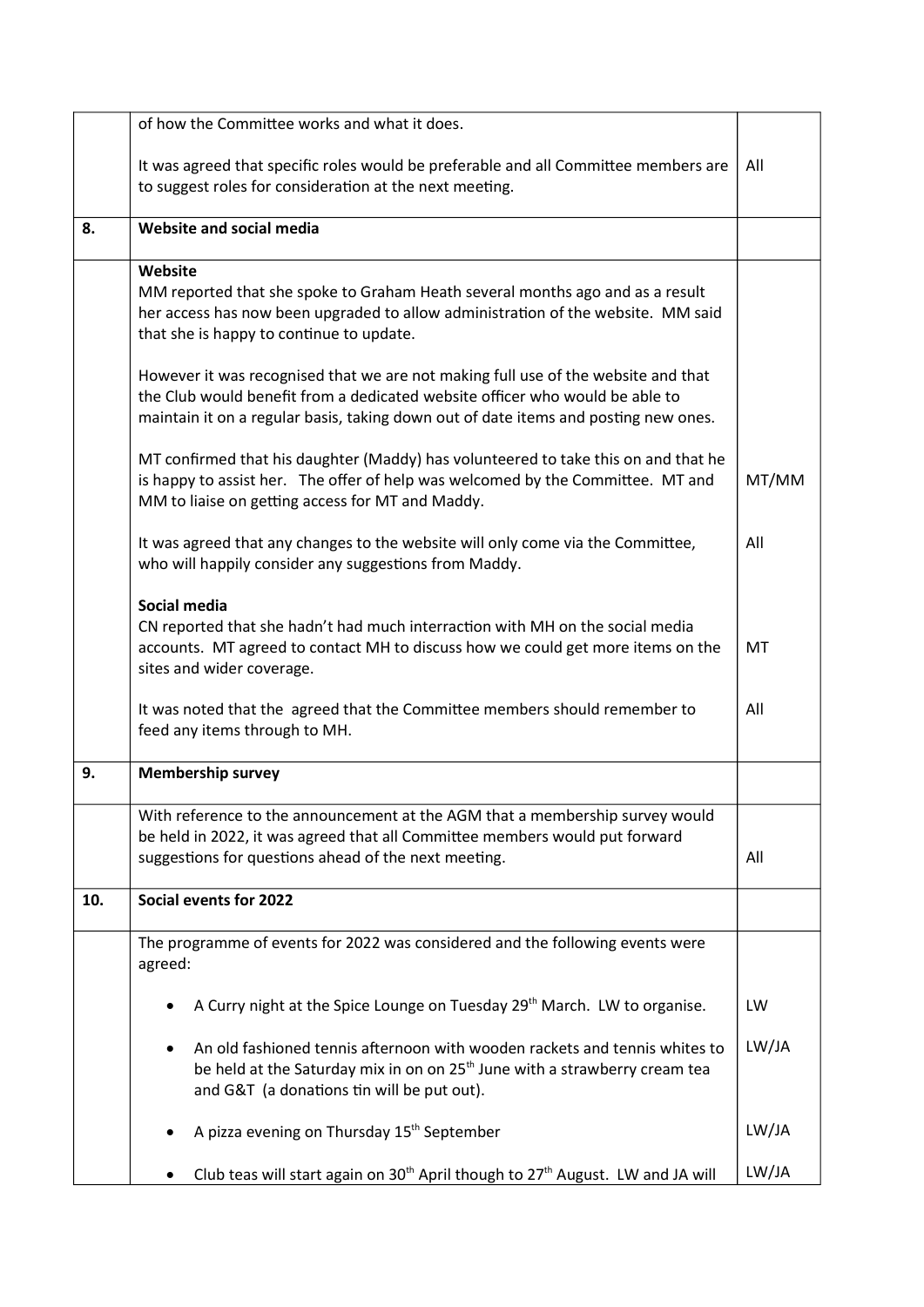|     | organise initially, but this could possibly be an additional role.                                                                                                                                                                                                                                                                                                                                                                                                                                                                                                                                                                                             |           |
|-----|----------------------------------------------------------------------------------------------------------------------------------------------------------------------------------------------------------------------------------------------------------------------------------------------------------------------------------------------------------------------------------------------------------------------------------------------------------------------------------------------------------------------------------------------------------------------------------------------------------------------------------------------------------------|-----------|
|     | It was agreed to wait a few months before deciding whether to do a quiz night. (CN<br>to note for future meetings).                                                                                                                                                                                                                                                                                                                                                                                                                                                                                                                                            |           |
|     | It was also recognised that many social events had been cancelled over the last two<br>years, and agreed in principle to do a barbecue at some point during the Summer,<br>the date to be confirmed.                                                                                                                                                                                                                                                                                                                                                                                                                                                           |           |
|     | CN said JP has confirmed that she is happy to run the adult Club Tournament again<br>this year and has proposed 17 <sup>th</sup> September for Finals Day with the 24 <sup>th</sup> as a back up<br>in case of bad weather. This was agreed.                                                                                                                                                                                                                                                                                                                                                                                                                   |           |
|     | (Post meeting it was noted that the Juniors Tournament will run on 11 <sup>th</sup> September.)                                                                                                                                                                                                                                                                                                                                                                                                                                                                                                                                                                |           |
|     | JP's proposal to run a number of one day tournaments was also agreed in principle,<br>but noted that they couldn't be arranged until the dates for the Ladies' C team<br>fixtures and DG's Team Tennis were known. CN to advise JP.                                                                                                                                                                                                                                                                                                                                                                                                                            | <b>CN</b> |
| 11. | Court usage (standing item)                                                                                                                                                                                                                                                                                                                                                                                                                                                                                                                                                                                                                                    |           |
|     | It was noted that some members are booking courts for practice before matches but<br>not turning up until the last half hour or so of the slot. It was noted that in the past<br>there was an accepted rule that members who did not arrive within a specified time<br>of the start of the booking forfeited their right to use the court. MM agreed to<br>check whether the rules are on display. If not it was agreed to adopt a rule that<br>courts will be forfeited in non arrival after 15 minutes of the start time. This is to<br>encourage more considerate booking and help free up courts at busy times. MM<br>and CN to draft an email to members. | MM/CN     |
| 12. | Officers' reports                                                                                                                                                                                                                                                                                                                                                                                                                                                                                                                                                                                                                                              |           |
|     | The previously circulated updates from the Chairman, Secretary, Treasurer,<br>Membership, Social, Tournaments, Grounds, Fixtures, Welfare and the Club Coach<br>were noted.                                                                                                                                                                                                                                                                                                                                                                                                                                                                                    |           |
|     | Chairman: nothing to report.                                                                                                                                                                                                                                                                                                                                                                                                                                                                                                                                                                                                                                   |           |
|     | Secretary: nothing to report.                                                                                                                                                                                                                                                                                                                                                                                                                                                                                                                                                                                                                                  |           |
|     | <b>Treasurer</b><br>We currently have around £24.5K in the bank and £31K in the building society. I have<br>made a donation to Homestart equivalent to the last two payments received from<br>Recycaball (£57).                                                                                                                                                                                                                                                                                                                                                                                                                                                |           |
|     | Membership<br>12 new members joined since last meeting. 11 adults and 1 junior.<br>4 of the adults have been given their 3 months membership as a Christmas present.<br>The total of members stands at 578 (363 Adults, 160 Juniors, 12 Social, 36 Students).<br>The LTA registration has been done.<br>The Wimbledon ballot: it will be done automatically by the LTA this year. The                                                                                                                                                                                                                                                                          |           |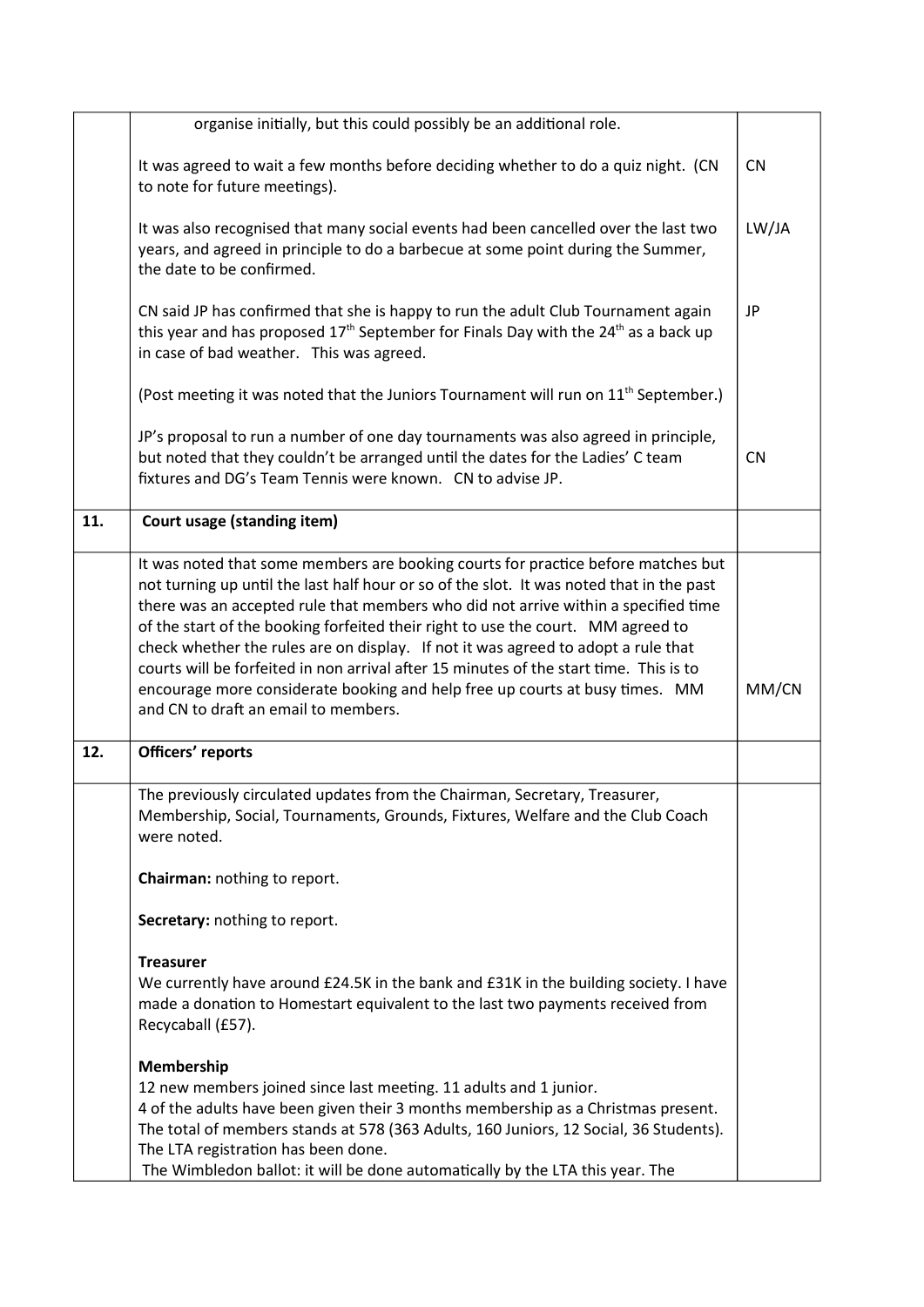allocation of tickets available to club members will again depend on how many members have joined the LTA and Opted-in. Volunteers at clubs will also be entered in a separate ballot. An email has been sent to our members explaining the process. LTA members would have received an email already. Social: nothing further to report.

Tournaments: nothing further to report.

#### **Fixtures**

The summer fixtures have to be entered by 31st January.

A ladies C team has been added with the understanding that home matches would be played either on Friday evenings after 7pm or at weekends, that the squad should include a minimum of 8 players and that the captain should liaise with the coaches for Juniors and adults who could play.

Mens A: Jonathan Graham

Mens B: Mark Shapley

Mens C: Tom Hampshire

Ladies A: Sarah Biss

Ladies B: Christine Lally

Ladies C: Julie Hart

Mixed: Cath Lowe

Mixed Vets: Michele Mangham

Welfare: nothing to report

#### **Grounds**

- Hedges will be cut week starting 14th February.
- Hard courts have had the winter anti moss and algae treatment done before Christmas.
- New lock for 7/8 is imminent.
- New line rollers excellent in the dry, not so easy when damp.
- Possible new dragnets for the clay, CN agreed to follow up on potential replacements.
- Coat hooks need replacing? Any thoughts on design/sourcing?
- Benches will be done weather allowing.
- We have new sieves for the groundsman to get some of the dragnet offloaded clay back onto the court where it belongs.

#### Club Coach

DG reported as follows: there is little to report since our last meeting. It's been a slow start the year, but with the weather warming, this week has been busier. There is one more week for people to show interest for the singles league (and potentially doubles). Early Feb I will send an invite to all interested players, with a view to kicking off end of Feb, maybe sooner. The league will run for about 8 weeks.

I am about to enter the LTA Team Tennis event for this year. I think we will have 1 men's team, and 1 junior boys team. I will get home match dates to Michele as soon as I am told them. I have asked the LTA about Road to Wimbledon, since I haven't seen any info about it for this year. Watch this space. I will run some tennis camp in Feb half term, dates tbc, and will again get dates to Michele asap, probably by the end of this weekend. I will be away myself over the first weekend of half term - I will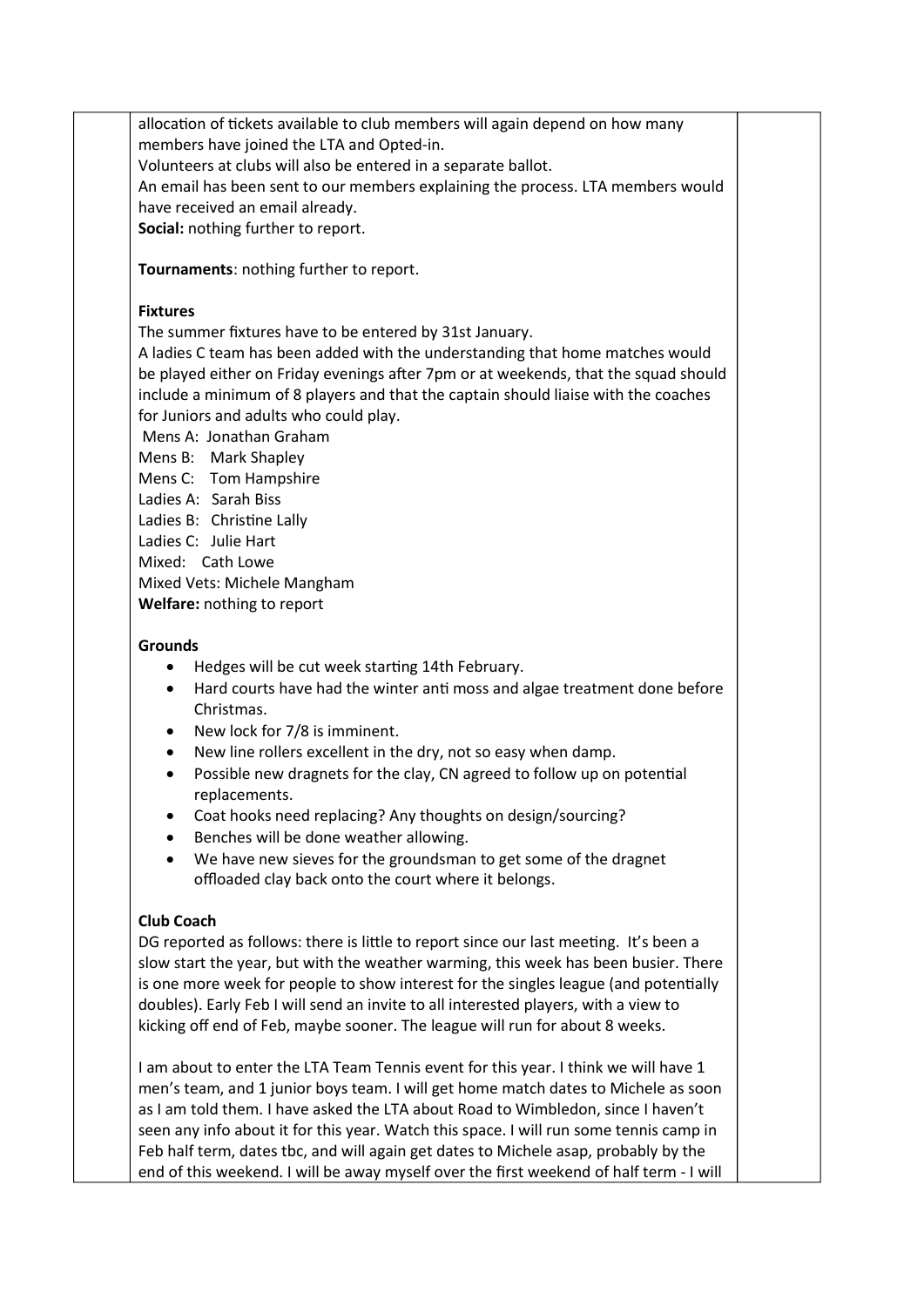|     | playing over 40's Indoor Nationals in exotic Wrexham. Haven't played for a while, so<br>no great expectations! And I am the old man of the age group now, new age group<br>next year!<br>Healthy numbers in squads and one to one demand - and I've also taken some more<br>enquiries this week for players wishing to start in both, adults and juniors, so may<br>see a few more asking to join soon. I'll do a sale at some point, early spring - but<br>currently it is incredibly difficult to get hold of any tennis equipment of any kind.<br>Rackets, shoes, etc - all delayed due to Covid/Brexit and some shipping issues (a<br>container bound for Felixstowe full of all the new Head rackets went to the wrong<br>country and is now 2 weeks delayed). Balls are completely missing from the UK, all<br>brands. Head will have some mid Feb, and then more in March - Wilson and Babolat<br>have no date set to deliver anything to the UK. Never seen anything like it. So I<br>suggest that when balls become available, the club buy what they need asap - I am<br>told the situation is not going to improve in 2022.<br>As you know, Joe is leaving at around half term. He will be taking on a long lease at<br>Kingsley. Joe will have been here for 3 years in March, and has been a coach here in<br>the past as well. He has made a great contribution in that time, and we will miss him<br>- and we wish him well on his next step. Regrettably, Joe has been unable to give<br>much notice, and as such there is without doubt going to be some disruption to the<br>weekly groups. I will be picking up as much as I can, but some sessions will have to<br>be put on hold until a new coach can replace Joe. I have advertised on the LTA site,<br>and am also having some conversations with coaches I already know. From the ad,<br>one coach has already shown interest, and I expect more - so I hope there won't be<br>too much delay in filling the position. Watch this space.<br>Any other business |           |
|-----|-----------------------------------------------------------------------------------------------------------------------------------------------------------------------------------------------------------------------------------------------------------------------------------------------------------------------------------------------------------------------------------------------------------------------------------------------------------------------------------------------------------------------------------------------------------------------------------------------------------------------------------------------------------------------------------------------------------------------------------------------------------------------------------------------------------------------------------------------------------------------------------------------------------------------------------------------------------------------------------------------------------------------------------------------------------------------------------------------------------------------------------------------------------------------------------------------------------------------------------------------------------------------------------------------------------------------------------------------------------------------------------------------------------------------------------------------------------------------------------------------------------------------------------------------------------------------------------------------------------------------------------------------------------------------------------------------------------------------------------------------------------------------------------------------------------------------------------------------------------------------------------------------------------------------------------------------------------------------------------------------------------------------------------------|-----------|
| 13. |                                                                                                                                                                                                                                                                                                                                                                                                                                                                                                                                                                                                                                                                                                                                                                                                                                                                                                                                                                                                                                                                                                                                                                                                                                                                                                                                                                                                                                                                                                                                                                                                                                                                                                                                                                                                                                                                                                                                                                                                                                         |           |
|     | CN said that there have been some occasions when the floodlights haven't been<br>switched off in the club house and consequently hsve come on again in the morning.<br>It was agreed to get V Signs to make a sign for each court to stress the need to turn                                                                                                                                                                                                                                                                                                                                                                                                                                                                                                                                                                                                                                                                                                                                                                                                                                                                                                                                                                                                                                                                                                                                                                                                                                                                                                                                                                                                                                                                                                                                                                                                                                                                                                                                                                            |           |
|     | lights off even when they have gone off automatically at 10.00pm.                                                                                                                                                                                                                                                                                                                                                                                                                                                                                                                                                                                                                                                                                                                                                                                                                                                                                                                                                                                                                                                                                                                                                                                                                                                                                                                                                                                                                                                                                                                                                                                                                                                                                                                                                                                                                                                                                                                                                                       | <b>CN</b> |
| 14. | Date of next meeting: 8 <sup>th</sup> March 2022                                                                                                                                                                                                                                                                                                                                                                                                                                                                                                                                                                                                                                                                                                                                                                                                                                                                                                                                                                                                                                                                                                                                                                                                                                                                                                                                                                                                                                                                                                                                                                                                                                                                                                                                                                                                                                                                                                                                                                                        |           |

## Actions completed since the previous meetings

| <b>Action</b>                                                                                                         | Who | <b>Status</b> |
|-----------------------------------------------------------------------------------------------------------------------|-----|---------------|
| flaunching at the top of the slope adjoining court 2:instruct the<br>groundsman to relay the slab as a temporary fix. | DP. | completed     |
| buy two new brushes for the clay courts at a cost of £125 each.                                                       | DP. | completed     |
| Investigate chipping and uneven surface on court 7 – review by<br>January with Housdens                               | DP. | completed     |
| start cleaning up the Clubspark data in readiness for any transition.                                                 | MМ  | completed     |